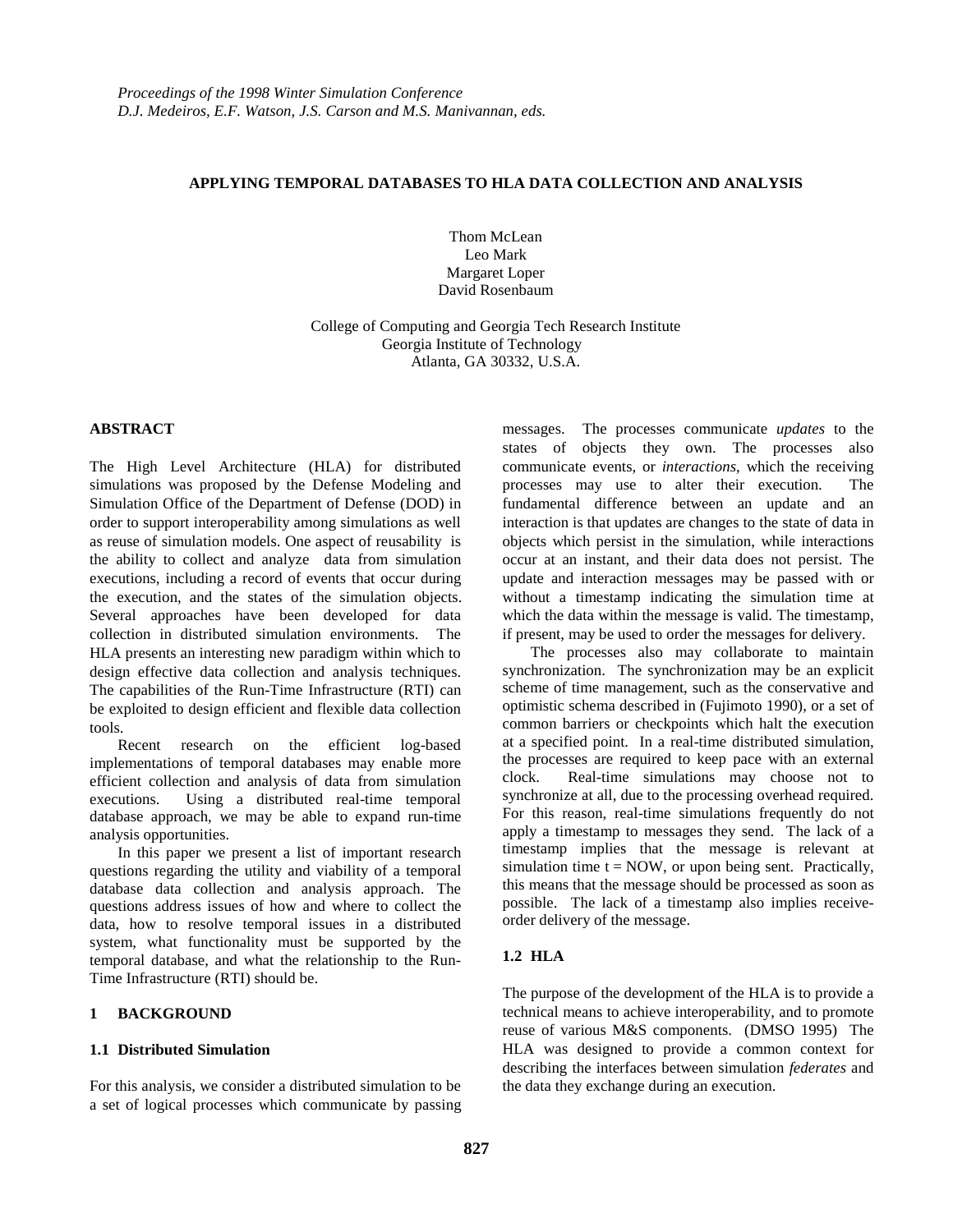There are three parts to the HLA: the Object Model Template (OMT), the Interface Specification (I/F Spec), and the HLA Rules. (DMSO 1997) The OMT provides a means to describe the data which will be used and passed between federates. The I/F Spec describes the mechanisms for performing the transfer of that data. The concrete implementation of the I/F Spec is the Run-time Infrastructure (RTI). The HLA Rules are a set of basic principles which unify the architecture, and provide highlevel guidance to appropriate implementation of a federate or federation.

The RTI provides all the basic services necessary to conduct the simulation execution. The RTI provides synchronization and time management services to govern the execution. The RTI also provides for the integration of federates which do not use the same time management scheme. This permits messages to be delivered in either time-stamp-order or receive-order, as appropriate for the federate.

The HLA does not specifically address data collection, either through the Rules, or the I/F Spec. There are, however, several support services, in the RTI Management Object Model (MOM), which facilitate data collection. These have been exploited by various loggers and analysis applications. (Loper, McLean et al. 1997)

## **1.3 Temporal Databases**

A *temporal database* supports the storage and retrieval of temporal data objects. Each entry in the database has one or more associated timestamps. In a *bi-temporal* database (Jensen, Clifford et al. 1992), two types of *timestamps* are associated with each state of an object, the *transaction-time timestamps* and the *valid-time timestamp.* The transaction timestamps record when the state of the object is current in the database. The valid timestamps record when the state of the object is current . Two *timeslice operators* are supported in a bitemporal database, transaction timeslicing and valid timeslicing.

The transaction-time timeslice,  $DBT(t)$ , where  $tt \leq NOW$ , returns the state of the database as it was at time tt. The valid time timeslice,  $DB_V(vt)$ , returns the state of the world modeled by the database at time vt as it is known NOW. In addition to the two timeslice operators, traditional database operators support the retrieval of objects in the timeslices.

In a log-based implementation of a temporal database (Jensen, Mark et al. 1991; Jensen, Mark et al. 1993), changes to a set of objects are stored in logs in transactiontime order. Transaction-time timeslices are computed from previously computed and cached timeslices by incrementally updating the cached timeslice with later updates from the log, or by decrementally downdating the cached timeslice with earlier updates from the log. Logbased temporal databases also support direct retrieval of change information from the logs .

A survey of temporal and real-time database research was presented in (Ozsoyoglu and Snodgrass 1995).

For temporal databases to be useful in support of Real Time Distributed Simulations, they must support storage and retrieval of simulation *interactions* in addition to object state *updates*. Interactions, in the context of temporal databases, occur at an *instant*. This means that the begin and end valid time for an interaction are the same value. Moreover, since interactions do not persist (i.e., their life-span is zero), there is no notion of change to an interaction. Instantaneous entries in temporal databases have peculiar implications to timeslice operators. This aspect of interactions is important and will be addressed in subsequent sections.

# **2 Motivation**

In keeping with the goals of HLA, it is appropriate to explore ways to more effectively collect, store and use the data from a simulation execution. When we examine the nature of this data, we note properties of distributed simulation which parallel certain concepts in temporal databases. Most notable is the common dominant theme of Time. Other interesting parallels exist between ownership management and concurrency control; federate interest management and replication; and execution synchronization and transaction serializability.

Temporal databases have been developed to deal with notion of the changing state of data. Recent work in realtime databases underscores the requirement to collect data from real-time systems, without interfering with their operation. (Snodgrass 1990) Data collection in distributed simulations may be a useful application of temporal databases.

In addressing the application of temporal database technology to distributed simulation data collection, there are several questions which must be answered. We address these questions from four broad perspectives: the data collection problem, handling the temporal ambiguities, the required functionality, and implementation approaches specific to HLA.

# **3 Data Collection**

Data collection can be used to support after-action analysis, replay, or can be used for runtime monitoring. For this paper, we limit our definition of data collection to the process of gathering of information from the various federates during the simulation execution. Data collection in this manner results in a record of the *federation execution* which can be permanently preserved. The Federation Object Model provides each federate a complete list of public object and interaction classes which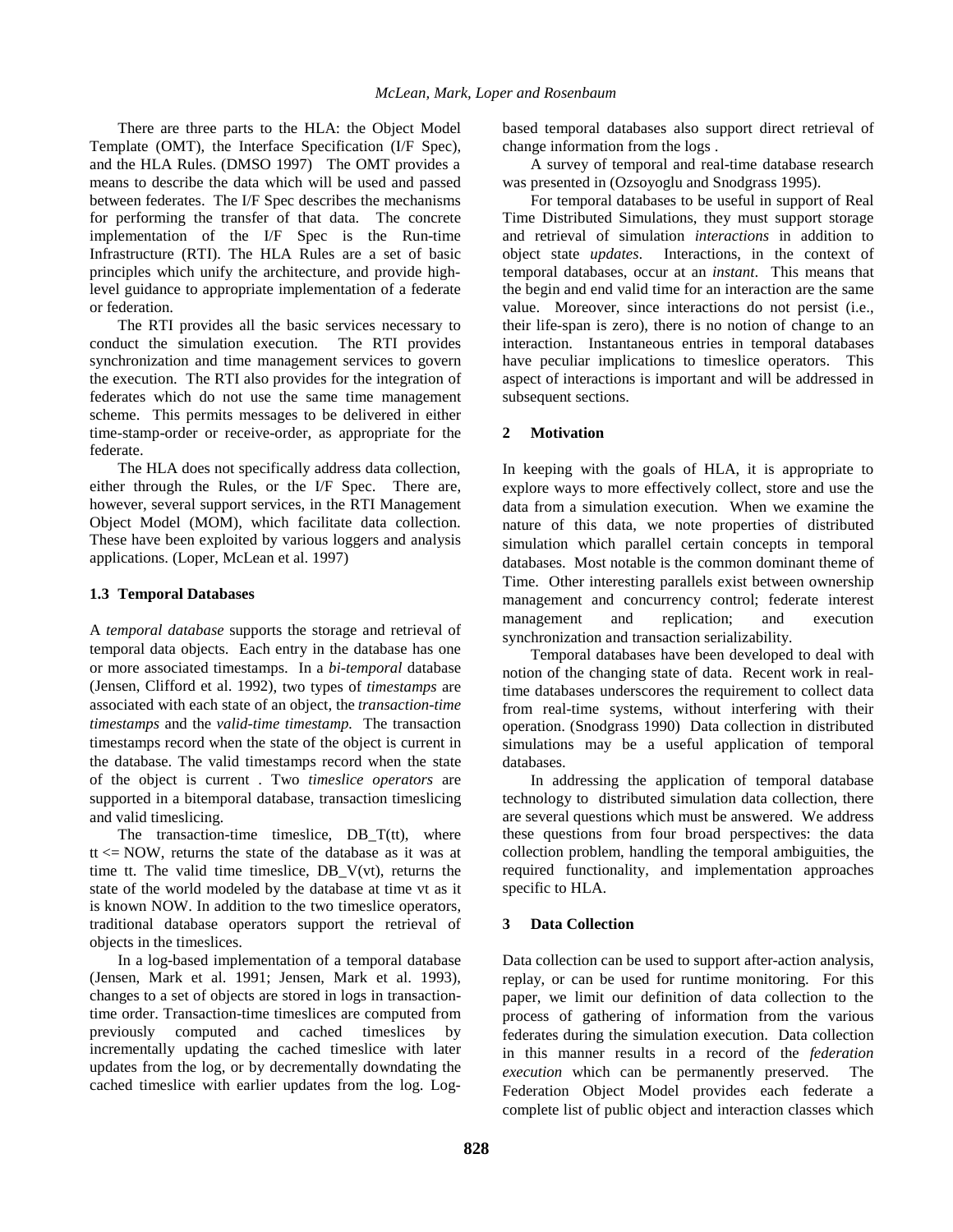may be exchanged during the federation execution. We are interested in preserving both the state of the federates (which relates to the object classes) , and the events (which relates to the interaction classes).

To begin to address the data collection problem we observe that, at any point in a simulation execution, there is a set of federates that are producing data of a specific class. These federates have *published* the specified classes, and, in the case of objects, have registered instances with the RTI. At the same point, there is a complementary set of consumers of the data, who have expressed interest by *subscribing* to the classes. The RTI must transport the data from the producers to the consumers that have subscribed to it. This process may be further refined by the specification of *regions*, which define finer granularity to the interest expression.

We have described the goals of the data collection and the system from which the data will be collected. The following questions must be answered before we can understand the requirements for a good data collection tool design.

## **3.1 How much do we need to collect?**

The first question regarding data collection is, intuitively, related to the amount of data collected. There are several useful alternatives to consider. Before we can assess the viability of a temporal DB application, we must be able to express the collection requirement more clearly. We can describe at least three alternatives for a data collection set with implications on the amount of data they collect.

- Comprehensive Set. We can easily define the set of all data within the federation execution. This is a straightforward definition, and is intuitively appealing. However, some federations produce very large amounts of data. Moreover, the distribution of the data is dynamic, which may change the required configuration of data collection points. Attempting to collect a comprehensive set violates some of the spirit of HLA simulation, in that it requires data to be produced which is not necessary for the simulation execution. (Bachinsky, Tarbox et al. 1997)
- Partial Set. An alternative to comprehensive data collection is the definition of a partial set of the execution data which will be recorded. This may resolve issues regarding scale, but is an arbitrary approach.
- Dynamic Set. There may be ways to express data collection requirements in a way which can be interpreted during the execution. The collection requirements may be predicated upon the state of the simulation execution. This may allow direct

expression of the collection requirement in terms of federation goals (measures of performance, etc.).

Sufficient Set. During the execution, the RTI is only required to pass data in which some federate has expressed interest. A federate's *interest set*, is the set of object instance attributes and interaction classes to which the federate has subscribed. We may be able to take advantage of this observation about the RTI in our data collection approach. We observe that a data collection mechanism may possibly interfere with the execution by generating additional communications within the RTI, not required by the federates. By defining the *federation sufficient set,* the union of all federate interest sets, we describe all the data which is passed during the federation execution, given no additional data collection interference. We note that the federation sufficient set will contain the data necessary to recreate the ordered delivery of all messages received by any federate during the execution. The notion sufficient set is being used effectively in current implementations of distributed debugging tools such as Instant Replay and BEE to create repeatable execution environments (LeBlanc and Mellor-Crummey 1987; Bruegge 1991).

# **3.2 What about the private data?**

In addressing general data collection requirements, we find that HLA has no notion of private data space, data which is not defined in the FOM. However, in addressing reusability, we must note that private data is important also. If, for example, the RTI is used to support save and restore operations, then the federate must be able to restore itself to its former internal state, which may involve restoration of private data. There may be data collection functionality for storing private data which is useful in after-action review (AAR) or other post-hoc analysis. The ability to store and index private data in the same manner as the data received through the RTI could provide a useful capability.

# **3.3 How do we minimize the impact of data collection?**

Regardless of the amount of data collected, there will be some additional network, and processing load placed upon the simulation system. Moreover, a centralized, or single collection point logging approach is likely to be impractical for many federations. If a distributed data collection scheme is developed, simulation network will be subjected to some load imposed by the required coordination. Methods to minimize the impact of data collection on the system under test will an important contribution.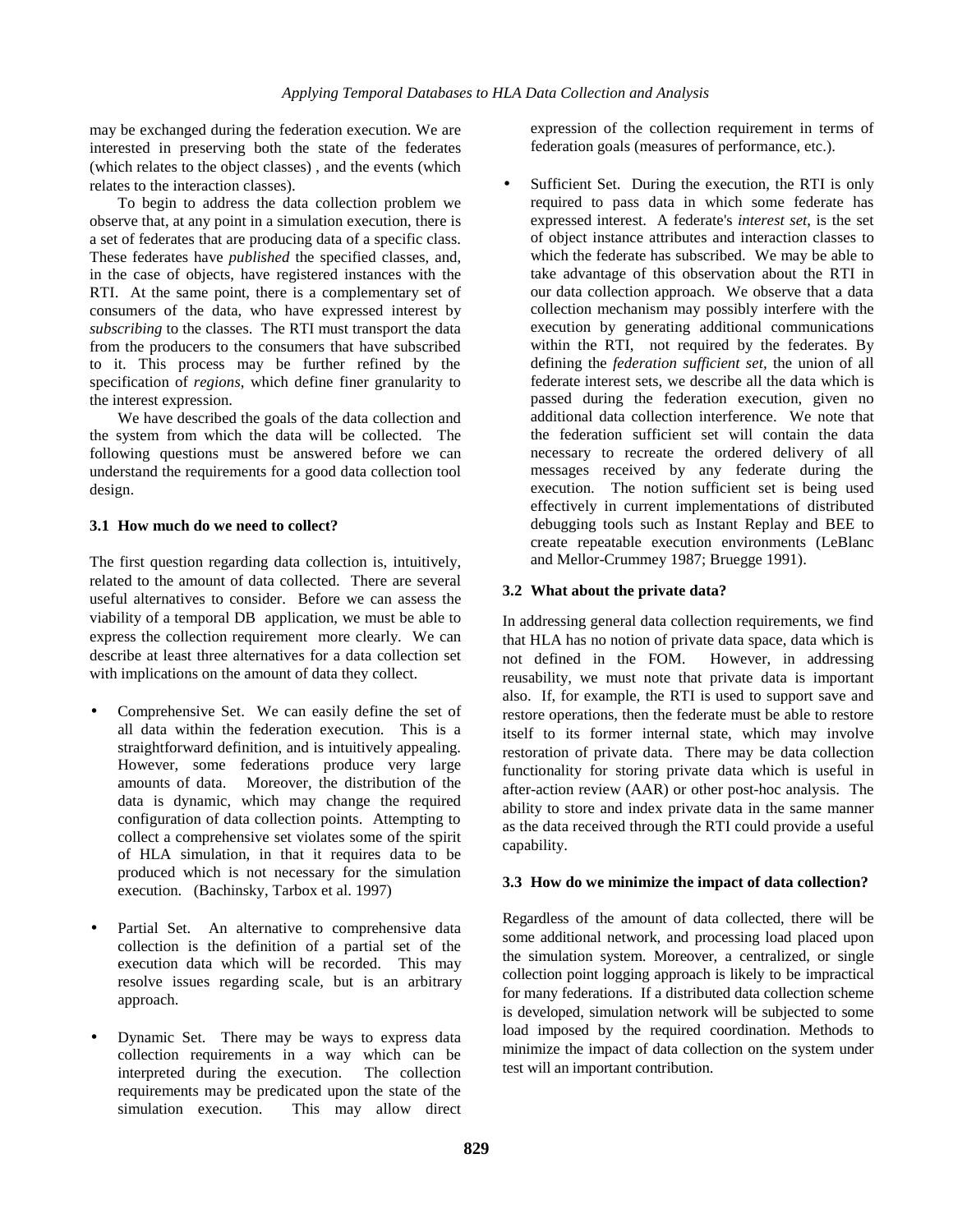### **3.4 Can current technology plausibly support data collection requirements?**

Even at a basic level, it is yet to be proven that a temporal database approach can support the collection requirements. As has been noted in (Bachinsky, Tarbox et al. 1997), a moderate sized federation can have storage requirements in excess of .5 terabytes, per 48 hours execution. We reasonably can expect that the size of federations will grow. We may assume that the volume of data will grow as well. It is unclear whether a temporal database implementation can scale well.

## **4 TEMPORAL ISSUES**

The application of a temporal database to distributed simulation data collection presents certain issues related to the order of delivery of update and interaction messages. In real-time simulations, many of the messages between federates will be delivered in receive-order. The RTI, in this case, can make no guarantees with regard to delivery order of these messages. Additionally, in simulations where each federate's time is managed externally, there may not be perfect synchrony between respective simulation clocks. The data collection mechanism itself may have an external (wallclock) time. These facts serve to complicate the direct application of temporal database technology, and lead to the following open questions.

### **4.1 Can we apply the concept of transaction time and valid time to a real-time simulation?**

Transaction time and valid time are explained in Background, Section 1.3. The transaction time relates to the availability of the data in the database. However, if we assumed a distributed, or *federated* database approach, we may have several transaction times for the same data, one for each point at which the data is received. We may want to have a special notion of transaction time for the producer of the update.

The notion of valid time transfers well to the HLA as the timestamp of the update or send. However, since we are dealing with real-time simulations, where a timestamp is frequently  $t = NOW$ , it is likely that updates may arrive after the beginning of valid time. This means that for some period of time, the correct data was not available. No current temporal database research addresses such an occurrence.

#### **4.2 Can we handle runtime query processing?**

Processing a query to the database may be an important part of federations which guide their execution by runtime analysis. To this end, it may be desirable to develop ways

to process queries while the data is being collected. The overhead of the query processing implementations will help determine the overall efficacy of run-time query support.

Query processing is complicated by the network latency, as mentioned above, and the lack of a universal time clock. If, for example, a query is processed for  $t = NOW$ , it should return the current attribute values of all the simulation objects. If, however, an update is pending, having been sent at some time before, say  $t = NOW - 10$ (10 milliseconds ago), and the valid time for the update is time  $t = NOW - 5$  (has a timestamp of 5 milliseconds ago), but it has not been received or posted to the database, the query cannot possible return the correct attribute values. In a real-time simulation, where no timestamps are used, there are no temporal database semantics which can tell us what the return values should be. (Wang, Jajodia et al. 1993; Clifford, Dyreson et al. 1997)

#### **4.3 What is the state of the database at a given point of time?**

If data is collected using a federated temporal database, there are no models for determining the state of the database at a particular moment. It would be desirable to have the state of the database mirror the state of the simulation itself. Because the individual database instances will receive updates and interactions at differing times, there is no straightforward way to consolidate the data. Therefore, it appears that the database state will always lag the simulation state. This is further complicated by message drop out, where a subscriber is not always guaranteed to receive all messages transmitted using a particular transport service. This means that the database will have an imperfectly mirrored state with respect to the simulation.

# **5 FUNCTIONALITY**

If we presume the viability of a distributed temporal database data collection scheme, we may begin to define basic criterion for its utility. In this section we ask questions relating to the functional requirements for data collection and analysis, and relate them to the proposed temporal database implementation. We observe that there are three basic requirements: data logging, log management, and post-hoc review. We also note that this implementation may allow for additional capabilities in non-linear review, data mining, and in the construction of repeatable execution environments.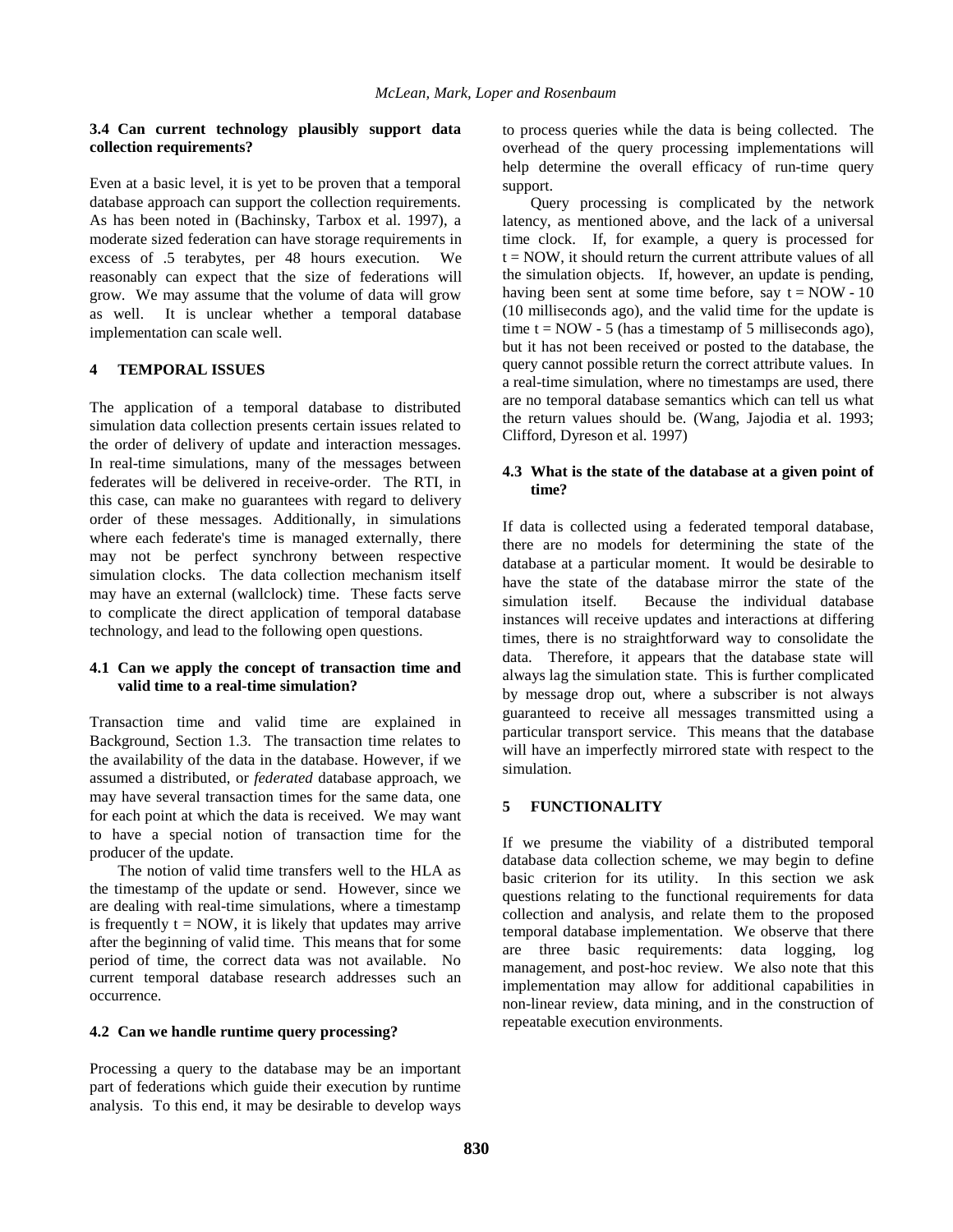### **5.1 What is needed to support run-time logging?**

The temporal database will need to have some control functions which apply to the federation execution. We may need commands to start and stop the collection process. We may need commands to establish the schema, if it cannot be derived from the federation object model. There must certainly be a means to establish the collection set, as described in section 3. There may be a need to modify the collection set during the execution.

At a fundamental level, the implementation must be able to obtain and store the execution data at the rate it is produced. An efficient approach to this will take advantage of monotonically increasing local transaction time. A log-based temporal database maintains appendonly data structures. The log-based approach may offer some computational simplifications over other storage techniques. The state of the database, at a particular point in time is computed by knowing a previous cached state, and incremental changes from the transaction log up to the desired point. This technique may be a more efficient than a traditional storage model in event log applications such as a distributed simulation.

## **5.2 How can support log management?**

The data collected during the federation execution is a single record of the simulation. If the data is collected at several physical points, it may be desirable to reference the data as a unified log. To do this, the database must support either logical or physical merging of the database. This process may be done during the execution, or afterwards. The merge is complicated by the same temporal issues, mentioned previously. We must also deal with the need to remove duplicate entries in the log. Because of the differences in local transaction time, it may be difficult to identify when duplicates actually exist. Moreover, it is not clear how one would establish which entry was the best, or correct one where duplicate entries have differing timestamps. We can't expect to solve the general problem of how to merge logs with no common wall clock, but we may be able to determine logical approaches for HLA.

# **5.3 How will the data be reviewed?**

At the heart of the reusability issue for this type of simulation data is the notion that some analysis will be performed on the data after it is collected. It is important that research be directed to provide useful analytic functions. Several notional capabilities are proposed here.

Since the real-time simulations are frequently used to create virtual environments for humans, a VCR is a natural metaphor for recording execution data. Using visualization applications, one can monitor the progress of the execution. In DIS simulations, logs have been used to provide VCR-like functions.

In HLA simulations, we apply the VCR metaphor to the review of the state of the simulation objects and the occurrence of interactions. Several review functions may be appropriate for temporal database support, and have been explored in previous log-based database research. These include at least:

- Play, pause and stop. The play function could be in real or scaled time.
- Rewind and reverse. The idea of a reversal of the simulation state is not straightforward in DIS simulations, but can be accomplished with temporal data base support by decremental downdate, as mentioned in the introduction.
- Frame advance. Since updates are only sent when change occurs, the period of time between changes can be referred to as a frame.
- Zoom and focus. When focusing on a particular portion of the record, it may be desirable to reduce the working set of data. This is analogous to a database filter.

# **5.4 Can non-linear review be supported?**

It may be useful to review the recorded data in a non-linear manner. The analyst may find larger portions of the data irrelevant, or may be reviewing multiple logs simultaneously. There is no established research in this area. However, previous research has provide ways to provide quasi-random access to database states. Through periodic storage of the current state cache, the state of the database can be rapidly determined for any timeslice. This research would have to be extended to support general nonlinear review.

# **5.5 Can data mining be supported?**

Simulation executions would appear to be target rich opportunities for innovative data mining techniques. One might use inferential techniques to discover patterns of execution which are not intuitive to an outside observer. (Jensen and Mark 1992) However, to support such operations, we may need to expand current concepts of data mining.

In this type of simulation, for instance, there is an interesting duality between object states and interaction events. This is due to the fact that object instances persist in the simulation data space, whereas interactions are transient. When querying the database about its state, we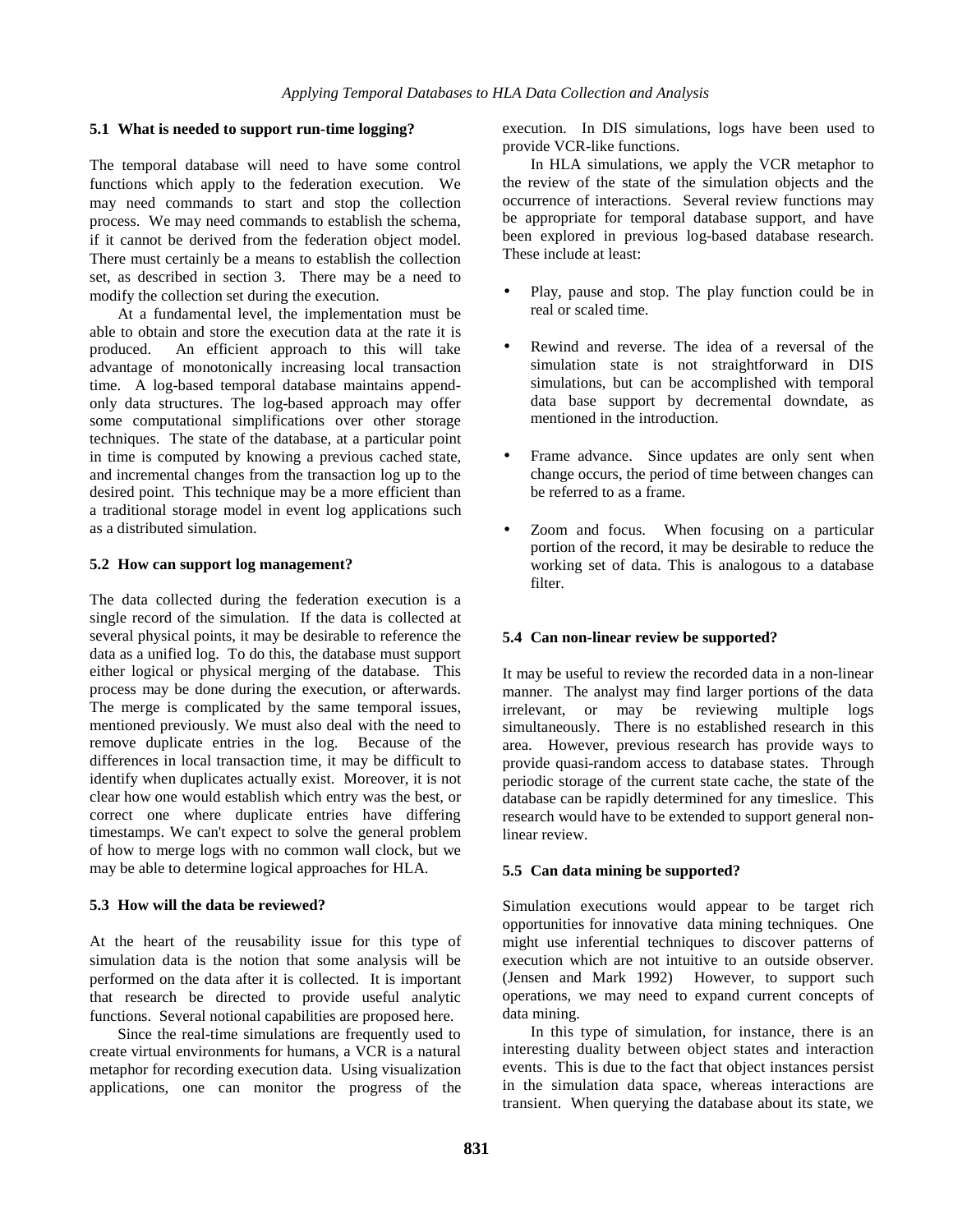can specify a time instant, and be returned a timeslice. This timeslice is the state of all the objects in the database at the specified time. Since interactions occur at an instant, and posses not state information, there is no natural way to express them in a timeslice. It is obvious that, in order to deal with interactions, one would specify a period, rather than a single time value. There are no convenient semantics for dealing with this. In order to include interactions in data mining of simulation, timeslice and other temporal operators may need to be modified.

When an object changes its state, and updates its attribute values, the new values are recorded. Techniques are being developed for mining based upon queries on change. Although this applies directly to attribute value updates, it is unclear how one might adapt this to interactions.

### **5.6 Can this data be used to support repeatable execution?**

Achieving a repeatable distributed is difficult. At least two general approaches for producing repeatable executions have been developed: log based approaches and message ordering approaches. Log-based approaches record needed simulation events as they occur, such that a replay will provide any needed information, in a repeatable fashion. A message ordering approach assumes that the logical processes (LPs) or federates are repeatable except to the degree that relative message timing yield non-determinism. This is discussed in detail in (Bruegge 1991). It may be possible to use temporal replay based on local transaction time discussed here in an approach to repeatability.

### **6 IMPLEMENTATION ALTERNATIVES**

When we consider ways to implement the functionality described, we must decide how much of the RTI should we use to support this data collection. In this section we raise issues regarding the use of the RTI by the temporal database system.

#### **6.1 What should the architectural relationship of the temporal database be to the RTI?**

We have several choices in this regard. A logical first choice might be to implement the database as one or more federates. This has the advantage of using the existing RTI services. We may instead choose to implement the database completely outside the RTI, monitoring the raw communications to collect data. This has the advantage of mitigating the penalty on the rest of the federation, but, since there are no current "on-the-wire" standards, it may be difficult to implement. Thirdly, we may choose to implement the database within the RTI itself. We believe that it makes sense to implement the collection as a set of

collaborating analysis federates, as explained in (Jackson and Wood 1997).

## **6.2 How will the RTI services be can we use?**

There are several services which are intuitively useful in the implementation of the temporal database. Certainly, if the temporal database is implemented as an HLA federate, the basic services of join, subscribe, unsubscribe, etc., will be useful. In this way the data collection connection sill be established with the data producers. One notably useful function is the RequestObjectAttributeUpdate service. This service may find natural use in processing queries for NOW.

There are several open questions with respect to use of the RTI services to support temporal database functions. Each of these questions present interesting research opportunities.

**How do we manage time within the federated databases?** Even though the simulation may be running real-time, there is no reason why the databases themselves can't maintain a time based synchronization.

**How do we ask a query?** If we support run-time query processing, how can a query be formulated and expressed using the RTI.

**How do we process a query?** The process gathering the data together to reply to a query is a non-trivial problem. We need to determine whether query processing using the RTI is viable.

**How do we monitor the load on the database<br>management system?** When the production and When the production and consumption of data shifts, or changes its characteristics, there will a change in the load on the various database instances. We need a means to monitor or derive the change in the load to any database instance.

**How can we implement a logger protocol?** The implementation will need an intra-database protocol to dynamically shift collection responsibilities from one database instance to another. We may be able to implement this protocol by extending the MOM concept.

**Can we extend the RTI MOM?** Some of the data needed to manage the data collection process are already available in the RTI MOM. The data collection application can determine a federates subscription set, for example. Other information in the MOM may provide much of the needed federate data.

# **7 SUMMARY**

The ability to collect, and manage and review simulation execution data is a practical aspect of reuse. Temporal databases appear to support flexible data collection and analysis of simulation executions. There are, however, several issues regarding implementation of a temporal